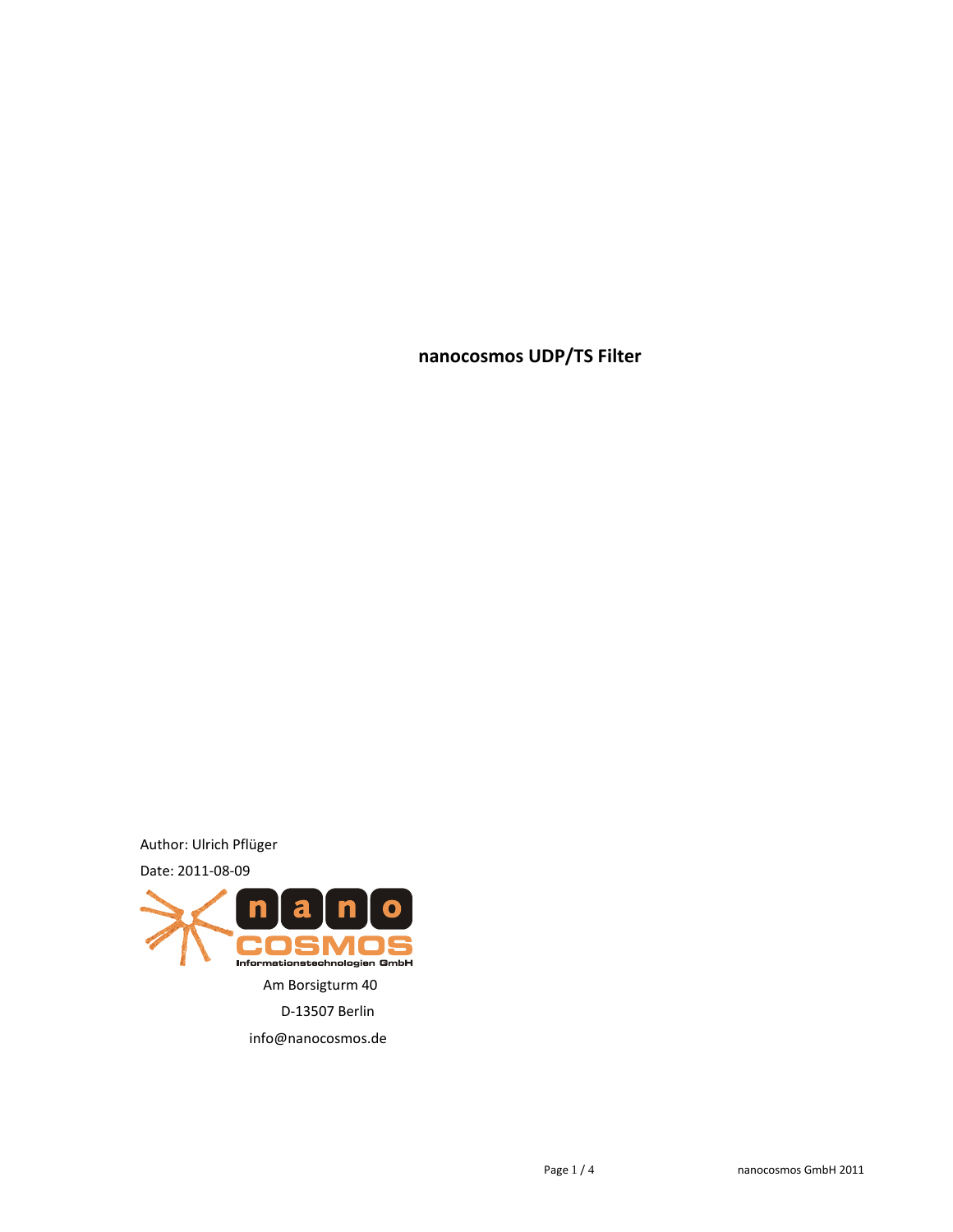## **Introduction**

DirectShow filters for UDP/TS Streaming

- Supported Architectures: Microsoft DirectShow, Windows XP, Vista, 7, Server
- Supported Formats: H.264 + AAC + MP3, MPEG-2

## **Module Name / Version**

nanoNetSource.ax UDP Network Source nanoNetSink.ax UDP Network Sink nanoTsWriter.ax TS File Writer

### **DirectShow Connectivity**

The output pins are accepting connections matching the following media types:

Major types:

MEDIATYPE\_Video

Subtypes:

FourCCs: H264, h264, MPEG2

Formats:

FORMAT\_MPEG2\_VIDEO, FORMAT\_NONE

Major types:

AAC: MEDIATYPE\_Audio MP3: MEDIATYPE\_Audio

Subtypes:

AAC: MEDIASUBTYPE\_AAC, FourCC: 0x000000FF, MP3: MEDIASUBTYPE\_MP3, FourCC: 0x00000055

Formats:

AAC, MP3: FORMAT\_WaveFormatEx,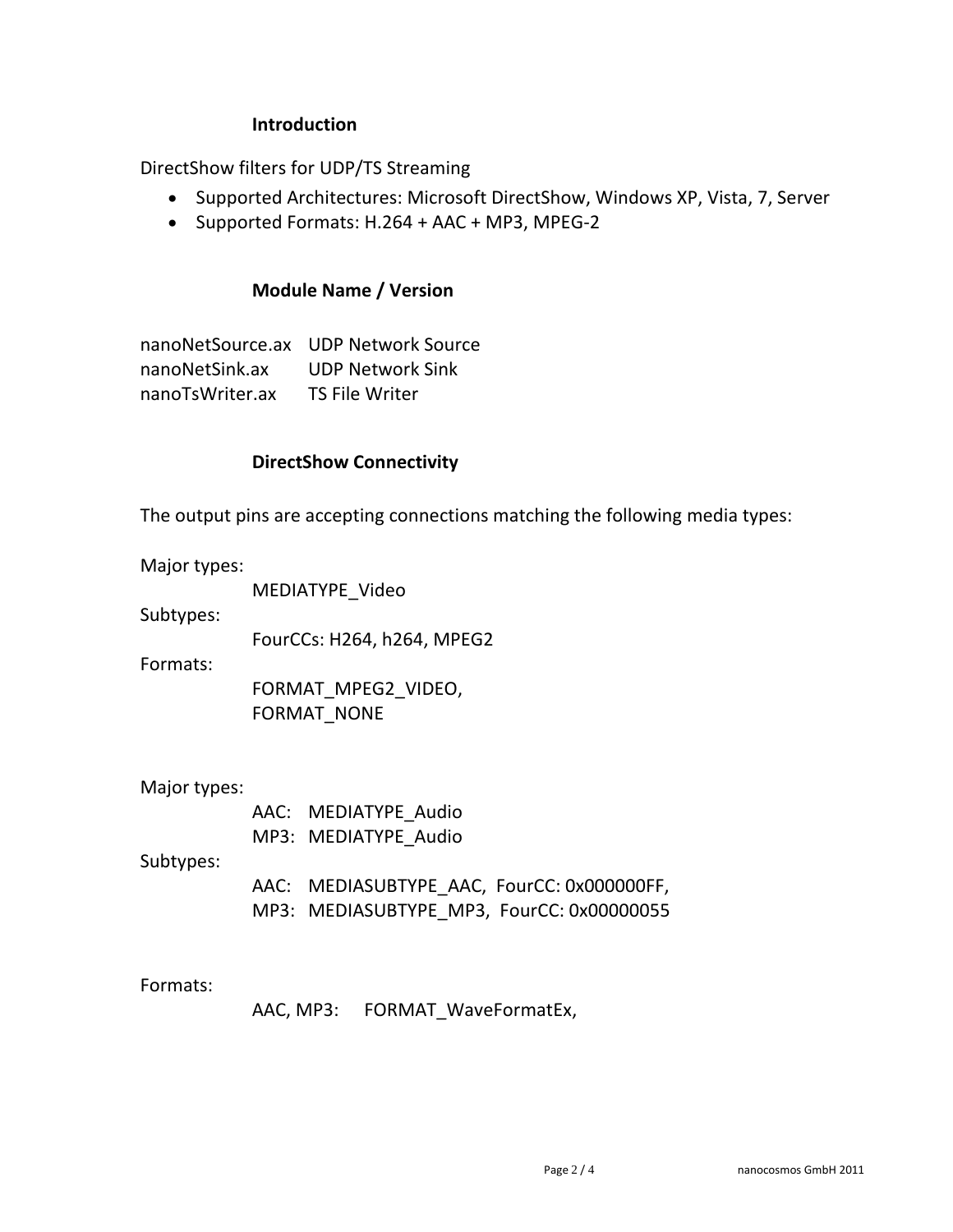# **Configuration through COM Interface**

The streaming url can be set by using standard DirectShow interface IFileSourceFilter and IFileWriter.

## **URL format**

udp:// [ IP:port ] Example: udp://127.0.0.1:8888

## **Debug-Log Configuration Registry Settings**

Keys:

HKEY\_CURRENT\_USER\Software\DebugNano\ nanoNetSource.ax HKEY\_CURRENT\_USER\Software\DebugNano\ nanoNetSink.ax

#### **File name**

Sets the output file name. The folder must already exist. Value name: LogToFile Value type: REG\_SZ / String Valid values: a valid output file name to enable file logging or an empty string

### **Logging level**

A higher value increases the amount of logging messages sent, and messages get more detailed.

Value name: TRACE Value type: REG\_DWORD Valid values:

0 – minimal logging

…

9 – maximal logging

### **More Information / Support**

For more information and support, please contact [info@nanocosmos.de](mailto:info@nanocosmos.de)